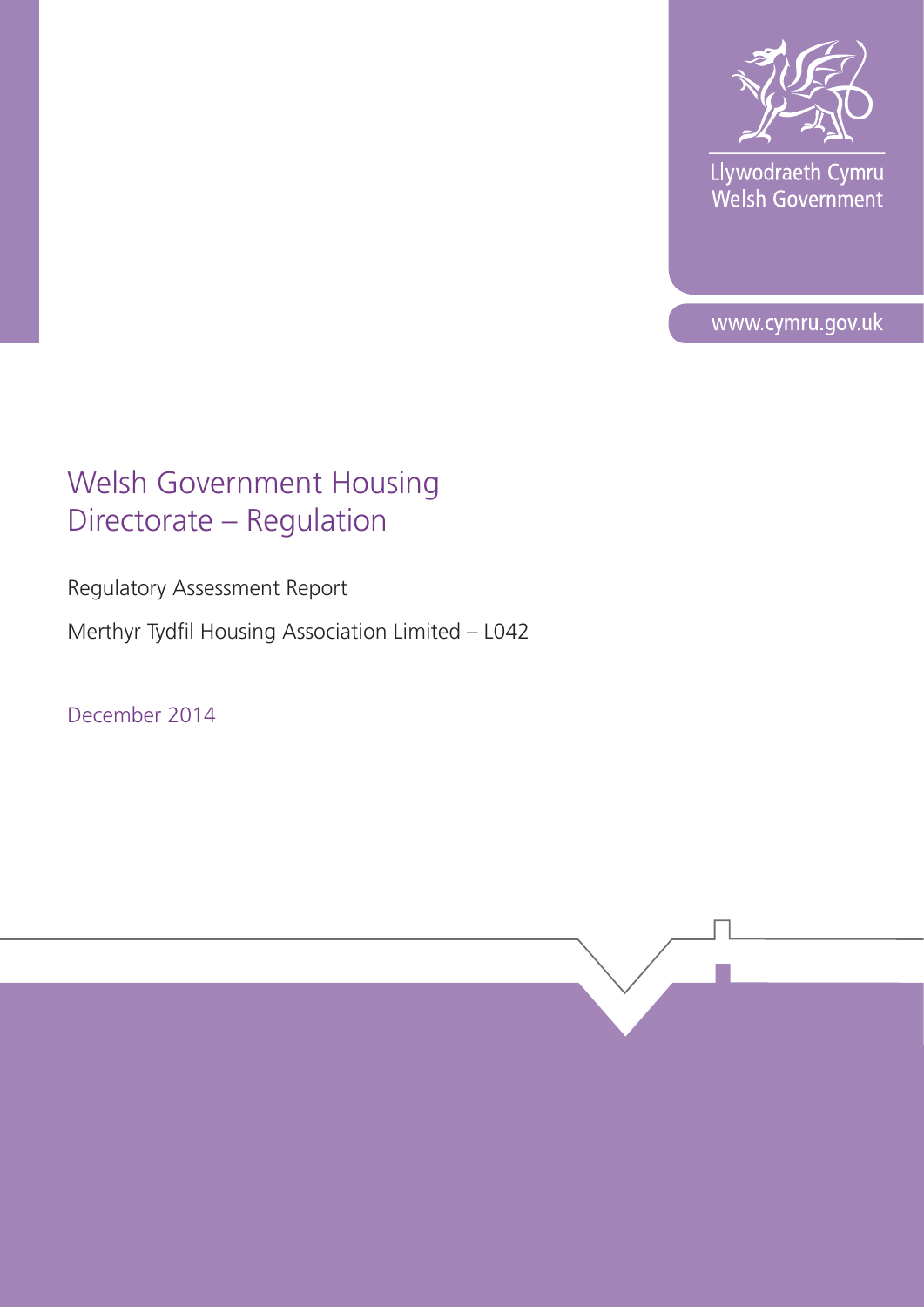# **Welsh Government Regulatory Assessment**

The Welsh Ministers have powers under the Housing Act 1996 to regulate Registered Social Landlords (RSLs) in Wales in relation to the provision of housing and matters relating to governance and financial management. Part 1 of the 1996 Act is amended by Part 2 of the Housing (Wales) Measure 2011 ('The Measure') and provides the Welsh Ministers with enhanced regulatory and intervention powers concerning the provision of housing by RSLs and the enforcement action that may be taken against them.

The Welsh Ministers are publishing this Regulatory Assessment report under section 33A of the Housing Act 1996. The work undertaken follows the risk-based approach to regulation and seeks to identify strengths and areas for improvement in meeting the delivery outcomes (standards of performance) set out in *'The Regulatory Framework for Housing Associations Registered in Wales' ('The Regulatory Framework').*

This report sets out the Welsh Government's Regulatory Assessment and is designed to provide the RSL, its tenants, service users and other stakeholders with an understanding of how well it is performing, at a specific moment in time, against the delivery outcomes relating to:

- Landlord services
- Governance
- Financial management

Housing Regulation Team Welsh Government Housing Division Merthyr Tydfil Office Rhydycar CF48 1UZ

e mail: [housingregulation@wales.gsi.gov.uk](mailto:housingregulation%40wales.gsi.gov.uk?subject=)

WG23910 Digital ISBN 978 1 4734 2627 6 © Crown Copyright 2014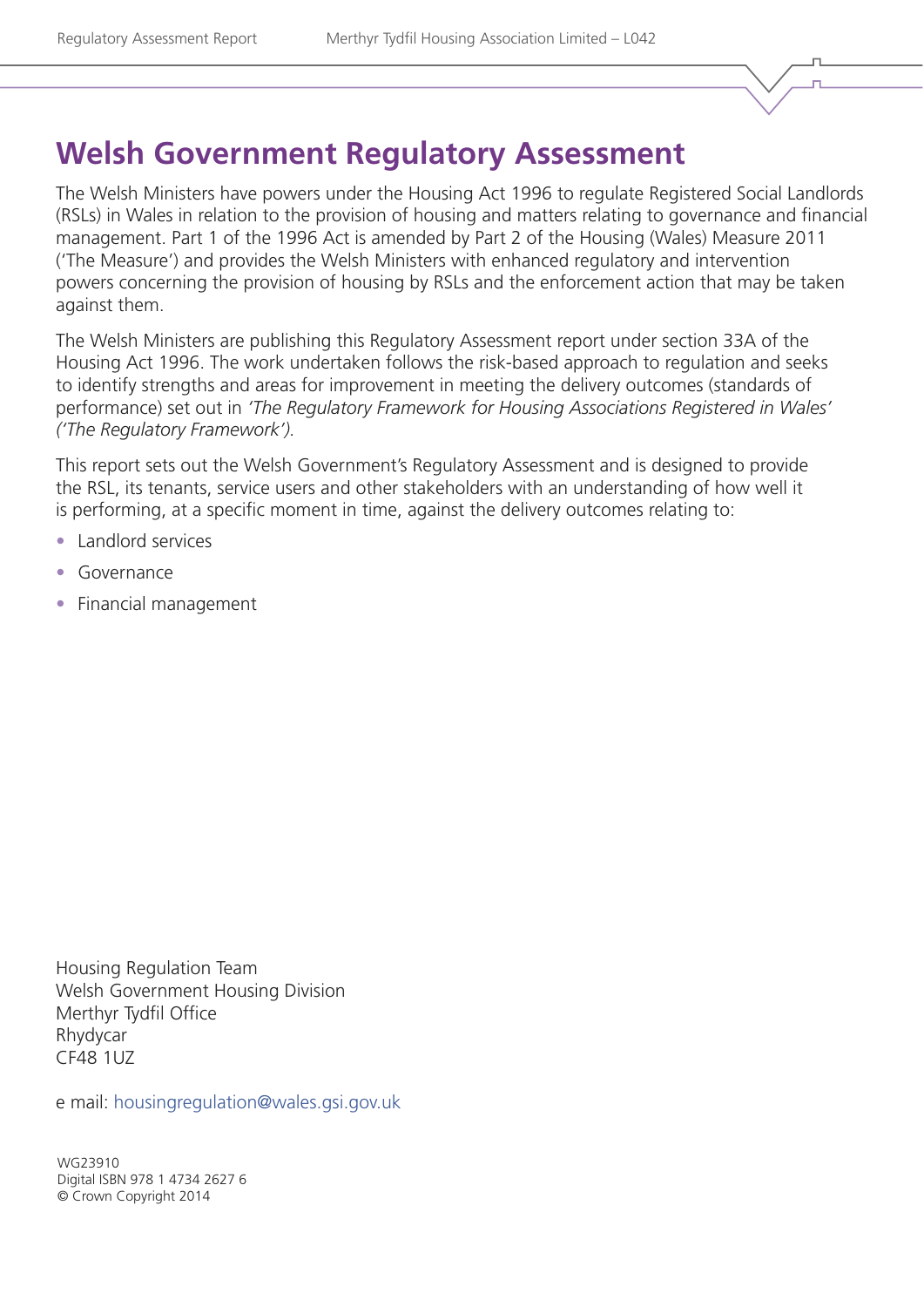## Overall Conclusion

Merthyr Tydfil Housing Association's (the Association) Self Assessment has been developed in accordance with Welsh Government guidance and provides evidence to demonstrate performance against delivery outcomes. It continues to be reviewed and improved to generate further outcomes information to evidence delivery.

The Association's Board members and staff demonstrate clear adherence to the principles of co-regulation.

The Board is performing well against the majority of principles set out in *Community Housing Cymru's Charter for Good Governance ('The Charter')* and continues to improve its approach.

The Association's governance promotes equality of opportunity by monitoring the diversity of its Board, staff, tenants and key services. The Board's membership meets the gender balance criteria, and has a mix of other protected characteristics.

The Association accepts that it would benefit from improving some aspects of governance. Improvements are underway in some areas including Board information, feedback to tenants, service standards and formalising and embedding its approach to value for money.

Risk identification and management are well established within the organisation. The Board could further improve its approach by developing a more thorough scrutiny of risks. The Association would also benefit from action by the Board and senior staff to embed a culture of risk identification and management throughout the organisation.

Prompted by the recent departure of the Chief Executive and the retirement of the Chair, the Board is considering the Association's options for the future.

The Association's planned maintenance programme is on target to meet the Welsh Housing Quality Standard by 2016. The programme is informed by up to date stock condition survey information. An independent evaluation of this information is planned. The Association recognises the need to develop a robust Asset Management Strategy, including an evaluation of assets and stock options appraisal.

The Association has identified budget overspends on bringing empty properties to lettable standard and reactive maintenance costs. We are satisfied that issues identified by a review of these costs are being addressed to improve future cost management.

Our judgement of the Association's financial viability remains unchanged from last year. As at 30 September 2014, the judgement is "Pass".

The Association's tenants indicate good levels of satisfaction with its services overall. Tenants have identified scope for improvements to repairs and grounds maintenance services, although levels of tenant satisfaction with these services are good.

The Old Town Hall (Redhouse) project has issues relating to its operating revenue and costs. It is considered to be an ongoing risk; particularly should financial performance not improve.

The Association's tenant information booklet, *'How your Landlord is Regulated – Explained'*, has been identified as an example of shared learning.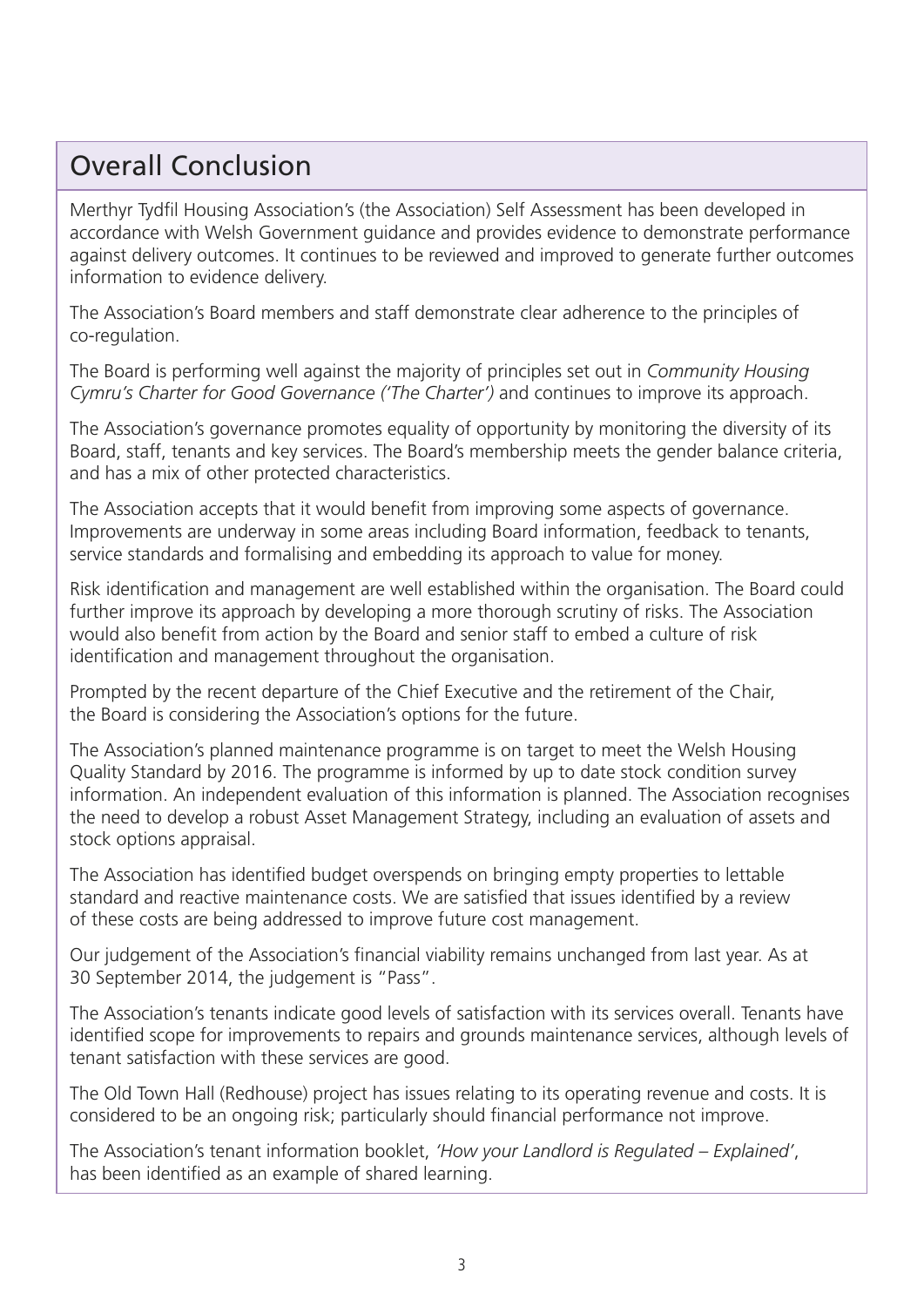## Introduction

## Merthyr Tydfil Housing Association Limited (Merthyr Housing)

Merthyr Housing is an RSL, established in 1977. It is registered under the Co-operative and Community Benefit Societies Act 2014, with charitable rules.

Merthyr Housing owns and manages 1,130 properties within Merthyr Tydfil County Borough. In addition to general needs homes, it owns one sheltered housing scheme and seven commercial units.

### Scope

This Regulatory Assessment has been undertaken in accordance with the risk-based approach to regulation set out in 'The Regulatory Framework' and associated guidance *'Improving the implementation of the Regulatory Framework: a risk based approach to regulation'* and *'Sector risks facing housing associations in Wales'.* 

The risk assessment has been carried out using information and knowledge from regulatory engagement and up to date information provided by the Association. The risk assessment identified a number of material risks, set out below, which we have considered in more detail:

| Material risks which are part of this<br><b>Regulatory Assessment</b> | Risks considered non material and not part<br>of this Regulatory Assessment |
|-----------------------------------------------------------------------|-----------------------------------------------------------------------------|
| <b>Sector risks</b>                                                   | <b>Sector risks</b>                                                         |
| Governance                                                            | Income                                                                      |
| Risk management                                                       | Welfare reform<br>$\bullet$                                                 |
| Existing stock                                                        | Managing a housing development                                              |
| Costs                                                                 | programme                                                                   |
| Service risks                                                         | Diversification                                                             |
| <b>Association specific risks</b>                                     | Community decline<br>$\bullet$                                              |
| Old Town Hall (Redhouse)                                              | Liabilities (new and existing debt)<br>$\bullet$                            |
|                                                                       | Accounting issues<br>$\bullet$                                              |
|                                                                       | Pension costs                                                               |
|                                                                       | Differential inflation rates                                                |
|                                                                       | Overstretch and stagnation<br>$\bullet$                                     |
|                                                                       | Collaboration and partnership working<br>$\bullet$                          |
|                                                                       | <b>Association specific risks</b>                                           |
|                                                                       | Taff and Crescent Street                                                    |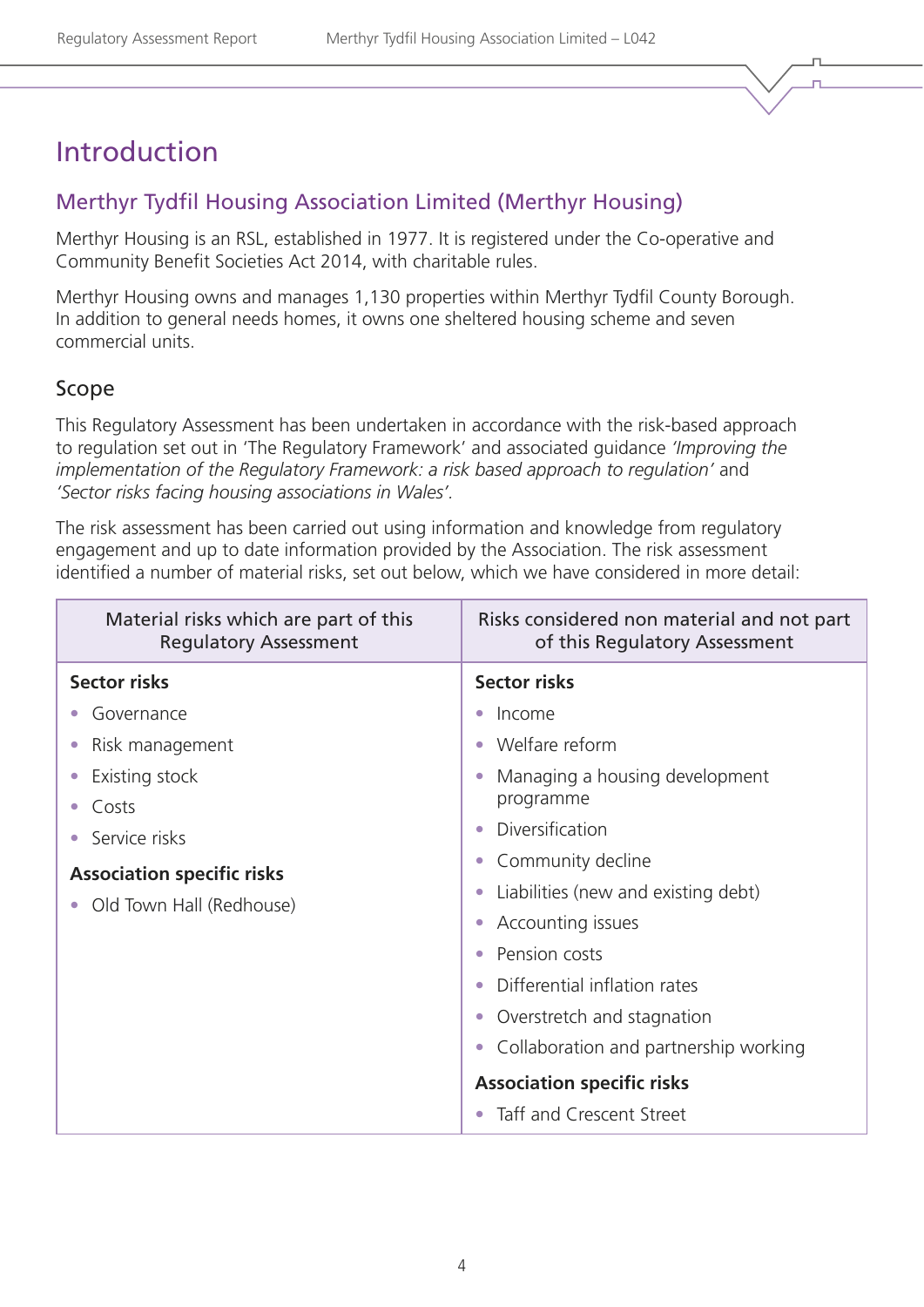# Governance and Financial Management

## Governance

Merthyr Housing's Self Assessment has been developed in accordance with guidance issued by the Welsh Government and provides evidence to demonstrate performance of delivery outcomes. The Association continues to review its approach to self assessment. This will include more focus on outcomes and integration into its Operational Business Plan, to improve its use as a live business tool.

The Association's Board members and staff have clearly demonstrated adherence to the principles of co-regulation.

Merthyr Housing has adopted *'The Charter'* as its standard for governance. The Board's performance has been evaluated. An annual review of governance, with regular external independent input, is undertaken. This could be enhanced by aligning it more closely with *'The Charter'* to identify the scope for further improvement and taking action accordingly.

A skills matrix is used to identify skills gaps within the Board, with individual appraisals identifying training and development needs.

The Board owns and monitors delivery of the Business Plan and has recently reviewed its Operational Business Plan, setting the strategic direction jointly with senior staff. The Board has an effective relationship with its senior management team and clear ownership of all key corporate plans and strategies.

There is evidence of sound decision making at Board meetings. The depth of scrutiny has been variable, leading to delayed action in the past, and the Association has learned from this.

Performance management systems monitor the delivery of the business strategy and focus on outcomes for key business areas. Board papers could be further improved by including more outcome information with less emphasis on operational detail. This is recognised and is being addressed through a review of Board information.

The Association is accountable for the quality of services delivered, open about its activities and publishes balanced performance information. It encourages complaints, manages them well and there is evidence that the organisation analyses and learns from them.

Merthyr Housing's staff and culture encourage early tenant involvement in shaping and reviewing services. Tenant satisfaction with involvement opportunities is considered to be good. The Association recognises that it needs to improve feedback to tenants and to review the current service standards to be more specific and more readily monitored.

Whilst Board members understand value for money, it needs to become fully embedded throughout the organisation's operational and strategic decision making. The Association would benefit from setting out a clear and strategic approach to value for money, to assist effective application.

The Association has achieved the regeneration of the historic Old Town Hall (Redhouse). This large scale project has frequently diverted the focus of the senior management team and key staff, which has affected the resources available to concentrate on the day to day business.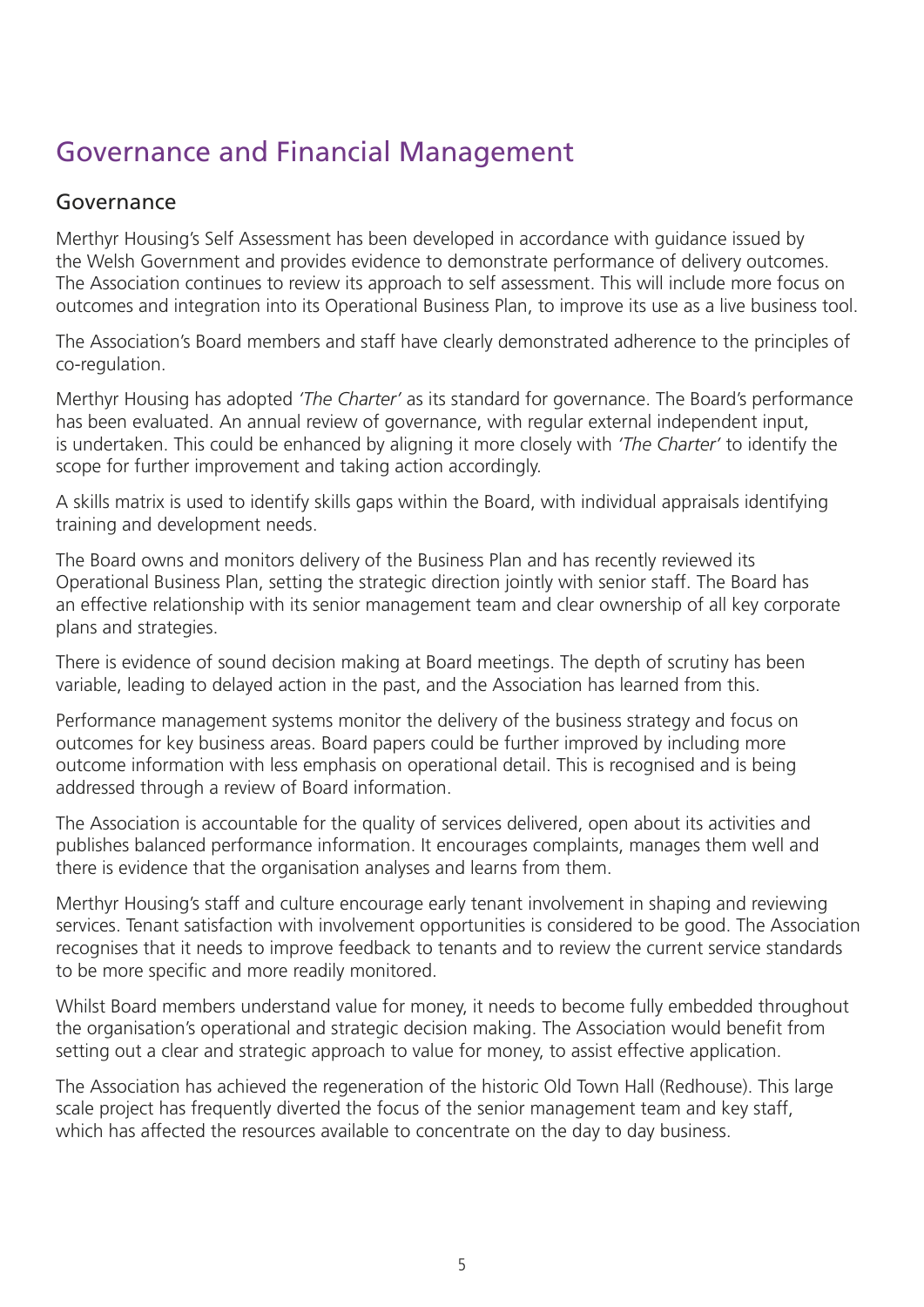The Association's governance promotes equality of opportunity by monitoring the diversity of its Board, staff and tenants, as well as key services. The Board has 12 members; 58% of whom are female. It has met the criteria for gender balance, as well as having a mix of other protected characteristics, within its Board membership.

Merthyr Housing recognises that it faces new challenges. The recent departure of its Chief Executive and the retirement of the Chair have prompted the Board to give thorough consideration to the Association's options for the future.

#### Future regulatory engagement will focus on:

- quality of self assessment
- quality of Board scrutiny and Board papers
- feedback to tenants
- approach to value for money
- impact of changes in the Association's leadership and consideration of its future direction

### Risk Management

Merthyr Housing has a well established approach to risk identification and management, which is well managed and understood by the Board and senior staff.

The Board takes ownership of the Association's risk strategy, which covers the management of both operational and strategic risk registers. It needs to scrutinise risks more when reviewing them, including appropriate challenge of mitigating controls.

Staff at all levels have an awareness of risk. This needs to be built on to fully embed effective risk identification and management across the whole organisation.

Whilst the Board has a relatively low appetite for risk, it is not risk averse.

#### Future regulatory engagement will focus on:

- quality of Board scrutiny when reviewing risks
- development of a culture of risk identification and management throughout the whole organisation

## Existing Stock

The Association's planned maintenance programme is on target to meet the Welsh Housing Quality Standard by 2016. The programme is informed by up to date stock condition survey information, which the Association accepts needs independent evaluation. An independent evaluation of the stock condition information is planned.

The Association recognises the need to develop a robust Asset Management Strategy, to better profile its stock. This should include a financial and neighbourhood evaluation of its assets and stock options appraisal.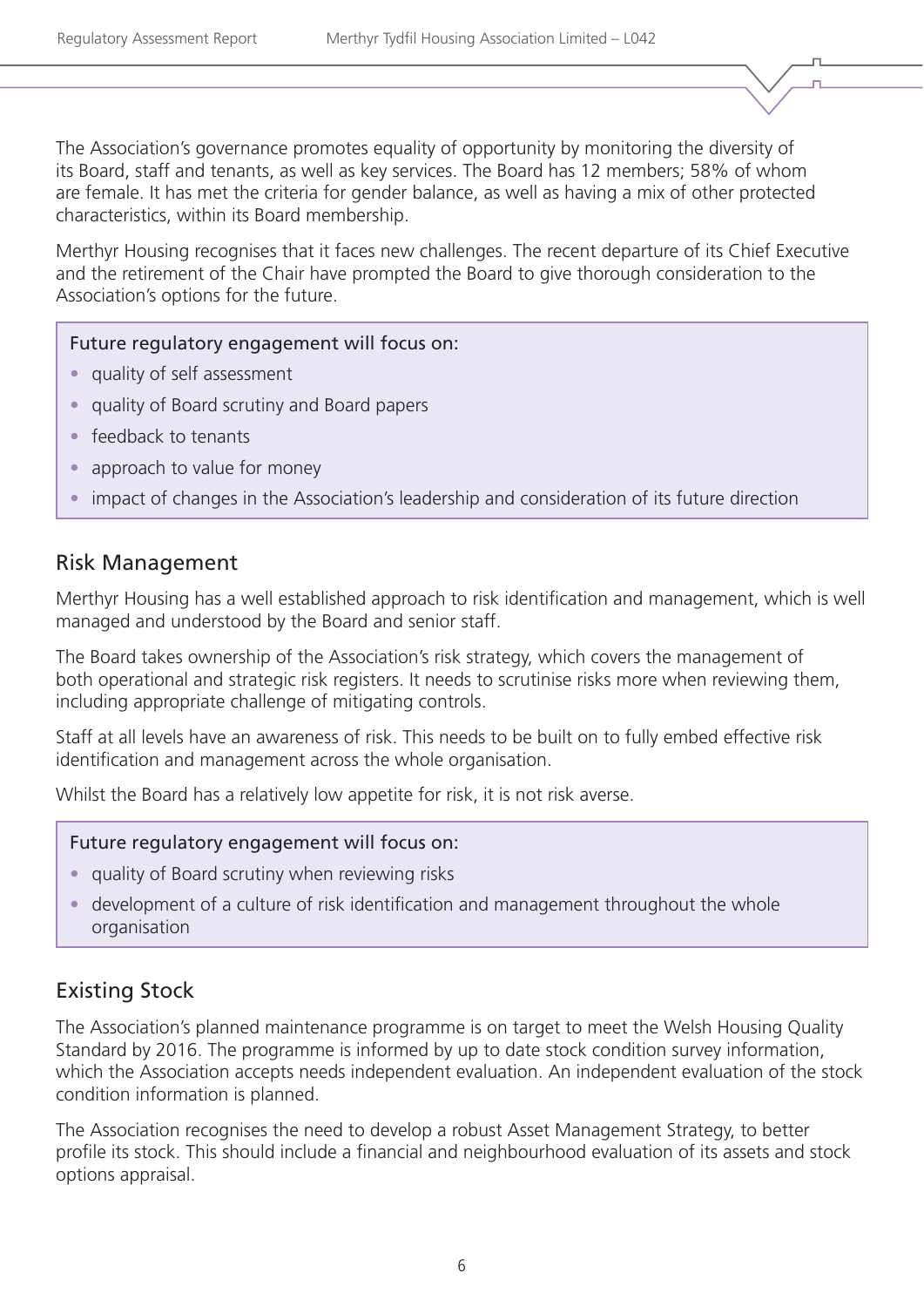A recent review of the costs of bringing empty homes up to lettable standard and of reactive repairs has highlighted the need for improvements in value for money and cost control. Issues identified in the review are being addressed, to improve the efficiency and effectiveness of these services.

Adequate funding is in place to deliver planned and reactive maintenance.

The Association manages relevant health and safety risks appropriately. It needs to formalise its fire safety management plan.

#### Future regulatory engagement will focus on:

- independent evaluation of stock condition information
- development of a robust Asset Management Strategy
- impact of improvements in value for money and cost control in relation to voids and reactive maintenance
- formalisation of its fire safety management plan

### Costs

The Association's costs in relation to voids were significantly over budget in 2013/14. This was identified by staff at a relatively early stage, with steps to manage the resulting overspend having only recently been taken. This has included a detailed internal review of the voids process. A number of improvements have been put in place which have strengthened the management of voids costs.

#### Future regulatory engagement will focus on:

• quality of cost management in bringing empty homes up to lettable standard

## Financial Viability Judgement

Our judgement of the Association's financial viability remains unchanged from last year. As at 30 September 2014, the judgement is "Pass – the Association has adequate resources to meet its current and forecasted future business and financial commitments". The 30 year forecast does show that the Association is facing some financial pressures in the short to medium term. The Association's response to this will continue to be monitored, through ongoing regulatory engagement.

## Landlord Services

The Association's tenants indicate good levels of satisfaction with its services overall.

Tenants have identified the repairs and grounds maintenance services as areas for improvement, although levels of tenant satisfaction with these services are good. Some enhancements to these services are currently being considered. A review of the grounds maintenance service standards is also planned.

The Association involves tenants in shaping and reviewing services through a variety of methods. The need to improve feedback to tenants in response to their involvement is recognised.

Anti-social behaviour is dealt with by specialist staff using a variety of prevention, early intervention and enforcement means, with adequate tenant satisfaction levels.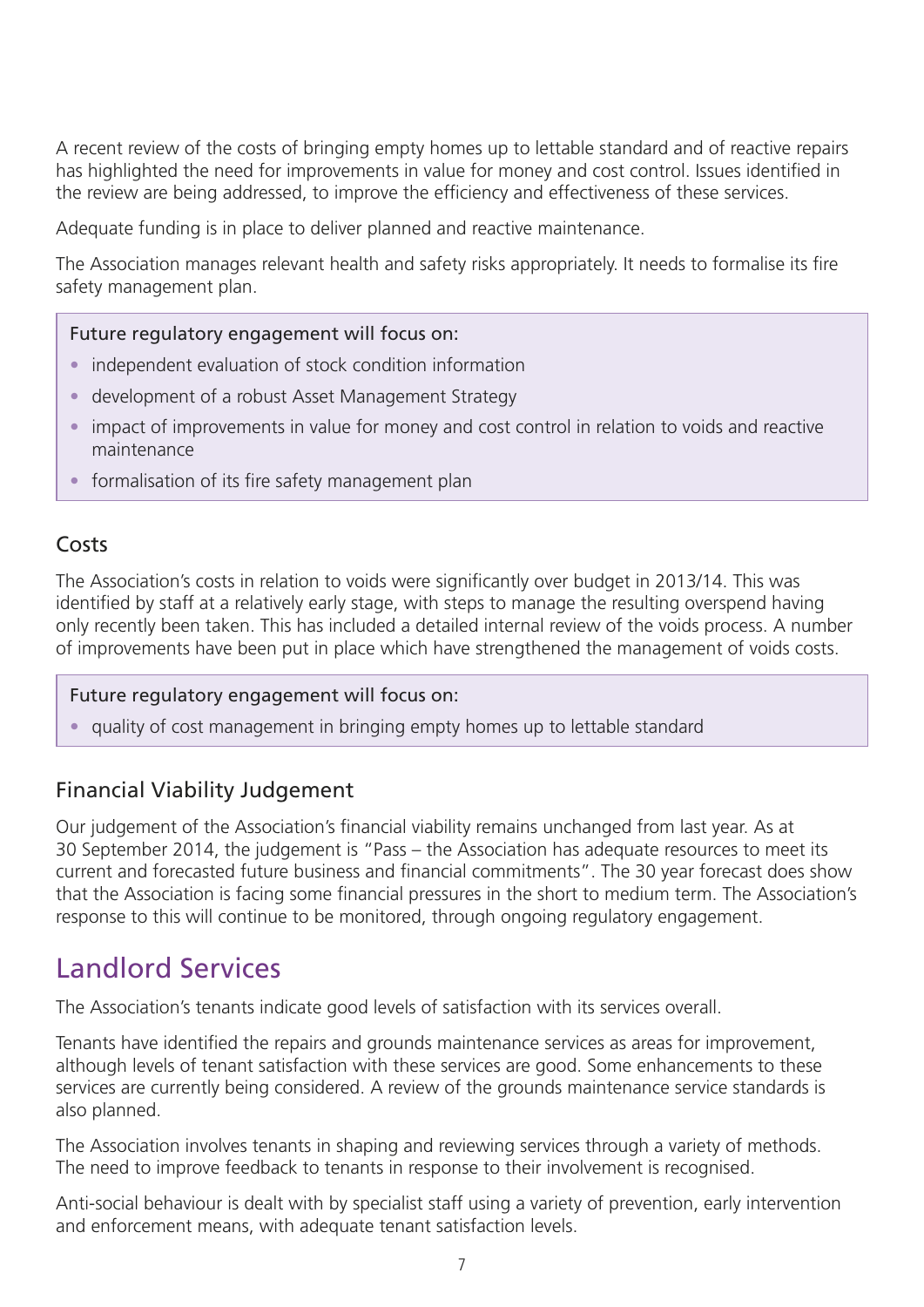Domestic violence awareness training is provided for all staff, along with support and increased safety measures for victims and appropriate partnership working.

The Association supports the Local Authority in its duty to address homelessness. On an operational level, nominations are regularly accepted and the rehousing of homeless households is monitored. At a strategic level, the Association has participated in some Local Authority homelessness projects and pilot schemes.

Equality Impact Assessments are carried out for all the Association's policies and procedures.

#### Future regulatory engagement will focus on:

- enhancements to the repairs and grounds maintenance services
- feedback to tenants, in response to their involvement

## Association Specific Risks

### Old Town Hall (Redhouse)

During 2013/14, Merthyr Housing managed and completed the restoration and renovation of Merthyr Tydfil's historic Old Town Hall, renamed Redhouse. The building is now used as an arts and creative industries centre.

The Association had no previous experience of delivering projects of such a size and nature and delivered an £8m grant funded capital project on time and within budget. It has plans to transfer the Old Town Hall to a company limited by guarantee by April 2015. It understands that this is crucial to the management of the risks associated with this large scale project.

To date, the focus has been on the renovation of the building. Income levels are below expectation in terms of lettings and revenue. The priority now is marketing the services on offer to meet projected income targets.

Given current issues relating to operating revenue and costs, the Old Town Hall (Redhouse) is considered to be an ongoing risk; particularly should financial performance not improve.

#### Future regulatory engagement will focus on:

- achievement of the transfer of the project to a new company
- financial performance in relation to operating revenue and costs

## Shared Learning

Merthyr Housing has produced an information booklet for its tenants entitled *'How your Landlord is Regulated – Explained'*. This booklet explains self assessment, delivery outcomes and regulation in a simple, clear and easy to read format. It was disseminated to all tenants and includes a feedback form, providing tenants with an opportunity to give their views.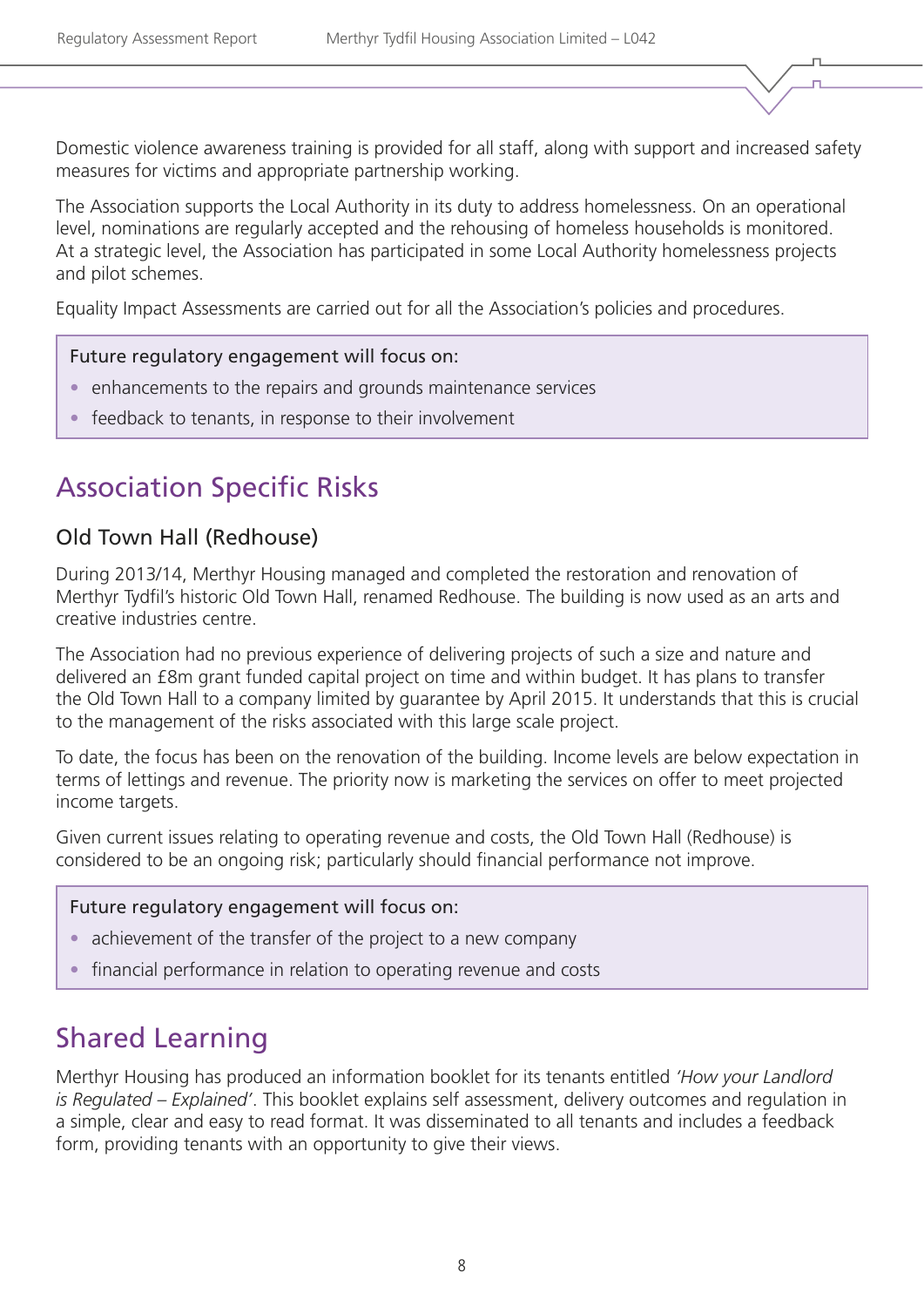# Sources of Information and Regulatory Activity

The scope of a Regulatory Assessment is to establish whether the RSL has met the delivery outcomes in connection with their functions relating to the provision of housing and matters relating to governance and financial management set out in *'The Regulatory Framework'*. The scope considers if the RSL is a well governed, managed and financially viable organisation against ten delivery outcomes, set out below.

## Governance and Finance

- We place the people who want to use our services at the heart of our work putting the citizen first
- We live public sector values, by conducting our affairs with honesty and integrity, and demonstrate good governance through our behaviour
- We make sure our purpose is clear and we achieve what we set out to do knowing who does what and why
- We are a financially sound and viable business
- We engage with others to enhance and maximise outcomes for our service users and the community

## Landlord services

- We build and renovate homes to a good quality
- We let homes in a fair, transparent and effective way
- We manage our homes effectively
- We repair and maintain homes in an efficient, timely and cost effective way
- We provide fair and efficient services for owners

The following standard information, supplemented by other information as required, is received from Associations and reviewed by the Welsh Government:

- Audited annual accounts, including the internal controls assurance statement
- External auditors' management letters
- 30 year financial forecasts
- Quarterly management accounts
- Private finance returns
- 5 year business plans
- Welfare reform data collection
- Internal audit reports
- Board papers, as requested
- Financial and risk management information collected through undertaking regulatory engagement